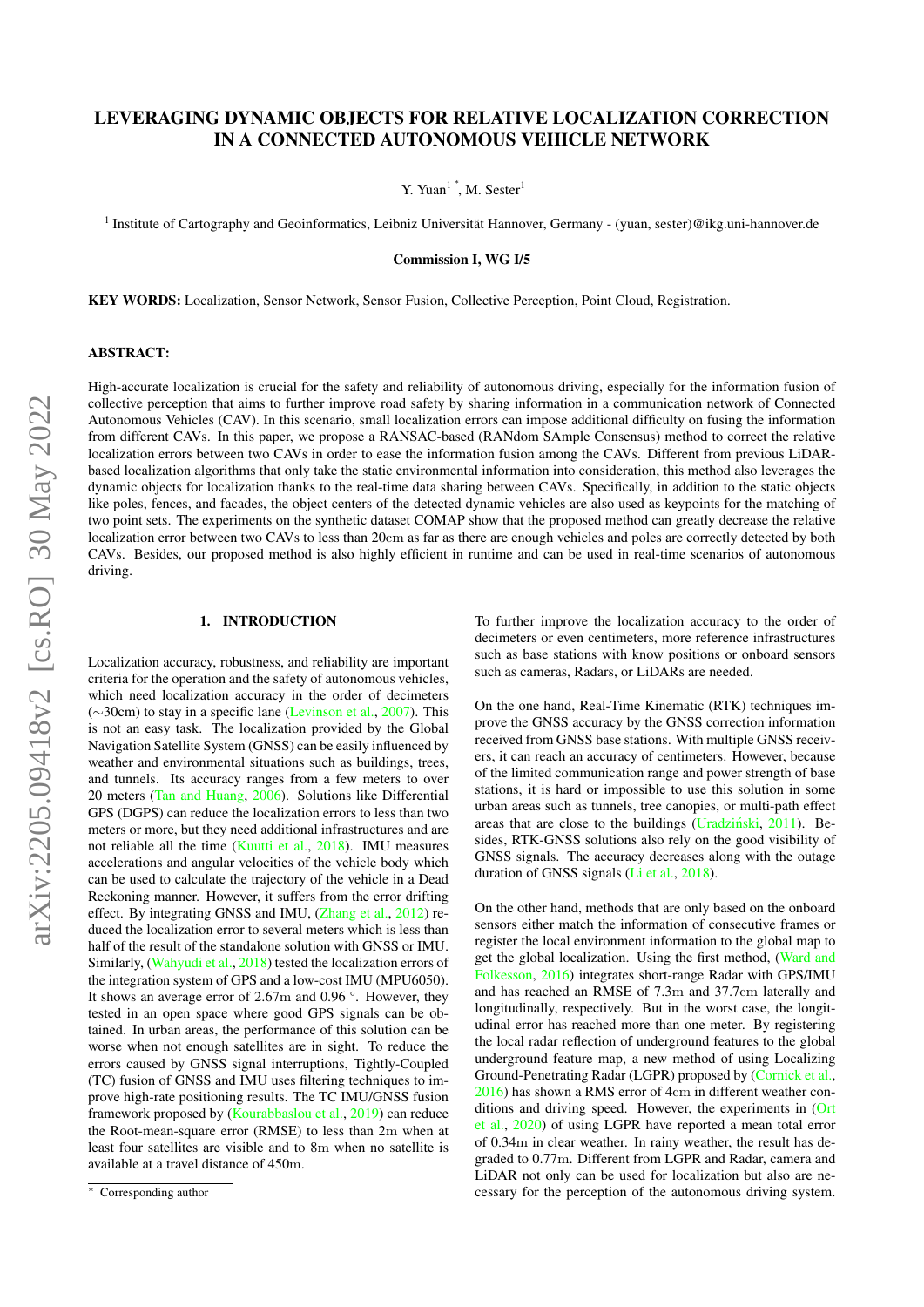Therefore, it is convenient and efficient to use any stage of information from the perception process for localization. This information can both be used for local matching and global registration.

An early work by [\(Parra et al.,](#page-7-9) [2009\)](#page-7-9) has proposed a visual odometry method with a mono-camera to estimate the trajectory of vehicle motion. It estimates the relative locations of the same vehicle in consecutive frames by matching SIFT feature points with RANdom SAmple Consensus (RANSAC) algorithm. The corrected trajectory is visually improved. However, no error metric is reported in this work. Instead of using RANSAC, [\(Li et al.,](#page-7-10) [2013\)](#page-7-10) first matches GIST [\(Oliva and Torralba,](#page-7-11) [2006\)](#page-7-11) descriptor representations of images to get coarse localization, which is then utilized as an initial localization for the fine localization step to find the nearest neighbors of SIFT [\(Lowe,](#page-7-12) [1999\)](#page-7-12) feature points. This work has achieved a localization error of 74cm. To further improve the performance of image-based visual odometry, [\(Suhr et al.,](#page-7-13) [2017\)](#page-7-13) integrates GPS and IMU with a camera sensor. It registers the detected lanes and symbolic road markings in the images to these in the digital High-Definition (HD) map. The average result of their experiments shows that the mean lateral error is about 0.5m and the longitudinal error about 1.2m. Furthermore, driven by deep-learning (DL) based object detection and semantic segmentation, more high semantic level of objects or points can be regarded as landmarks for the localization. [\(Nicholson et al.,](#page-7-14) [2019\)](#page-7-14) represents object-wise landmarks with 3D quadrics which are estimated by fusing the detected objects of images from different views. [\(Tian et al.,](#page-7-15) [2021\)](#page-7-15) extended this work by decoupling the quadric parameters to improve the robustness against the observation noise. It reported an average ellipsoid central translation error of 2.13m.

In general, image-based visual odometry can reduce the localization error to less than one meter in some specific scenarios and can offer low-cost solutions. However, the accuracy of this method depends on the resolution of images. Higher resolution leads to higher accuracy but also to higher computational cost. Besides, small environmental changes such as illumination can introduce huge domain gaps to the captured images. This can greatly deteriorate the performance of the developed algorithms. In comparison to cameras, LiDARs actively sense the 3D environment by projecting 3D laser beams and collecting reflection information. The generated 3D point clouds are more accurate and more robust against weather changes than images. Therefore, they are more suitable for autonomous driving. Although they are currently high-cost sensors, the prices have a downward trend as many manufacturers are putting a big effort into decreasing the cost of LiDAR sensors.

Based on LiDAR sensors, [\(Hata and Wolf,](#page-7-16) [2016\)](#page-7-16) localizes vehicles by registering the curbs and road marking detected from point clouds data into the global feature map of the environment. It reduces the lateral and longitudinal errors to less than 30cm. By the integration of GPS/IMU, filtering algorithms and more 3D features, the accuracy of LiDAR-based localization can be further improved. [\(Wei et al.,](#page-7-17) [2020\)](#page-7-17) uses 3D curb features, the intensity of road marker points as well as the height information of the surrounding high constructions to implement such an integration. It has achieved an accuracy of 9ccm and 18cm for lateral and longitudinal directions, respectively. [\(Lev](#page-7-18)[inson and Thrun,](#page-7-18) [2010\)](#page-7-18) further improved the robustness of the localization against the dynamic changes of the environment by creating a probabilistic infrared intensity map for the road surface. Their result shows a positional RMSE of 9cm. Similar to images, LiDAR-based localization also has many DL-based achievements [\(Elbaz et al.,](#page-6-1) [2017;](#page-6-1) [Wang et al.,](#page-7-19) [2019;](#page-7-19) [Yin et al.,](#page-7-20) [2018\)](#page-7-20), they all achieved better accuracy than the minimum required accuracy of 30cm for autonomous driving. In summary, with better data, LiDAR-based methods can easily surpass the performance of image-based ones.

Both image- and LiDAR-based methods discussed previously suffer from the presence of dynamic objects such as cars, pedestrians, and the occlusions introduced by these objects. They attempt to reduce the negative influence of the dynamic objects either by predicting them and then removing them [\(Li et al.,](#page-7-21) [2019\)](#page-7-21) or by selecting the most relevant features for localization[\(Lu et al.,](#page-7-22) [2019\)](#page-7-22). Nevertheless, in a CAV network, these dynamic objects can be very useful information for localization because they are spatially better-distributed landmarks than most of the static features that might have unfavorable repetitive patterns for matching or registration, such as facades, curbs, and road markings.

With CAV networks, or in other words, Vehicle-to-Vehicle (V2V) communications, some works [\(Fujii et al.,](#page-7-23) [2011;](#page-7-23) [Go](#page-7-24)[lestan et al.,](#page-7-24) [2012;](#page-7-24) [Altoaimy and Mahgoub,](#page-6-2) [2014\)](#page-6-2) have achieved the accuracy of several decimeters based on the travel properties of radio signals, such as time-of-arrival (TOA) and time-difference-of-arrival (TDOA). However, this is still not accurate enough for the lane-keeping standard or for fusing the perception data coming from different vehicles that are supposed to improve the perception performance. Such collective perception can effectively reduce occlusion and increase road safety. However, [\(Wang et al.,](#page-7-25) [2020\)](#page-7-25) show that data fusion among vehicles is very sensitive to localization errors. Especially, for object-wise fusion, a position error of only 0.4m has led to a large performance drop in average precision of vehicle detection from about 85% to 20%. Therefore, high accurate localization is one of the key challenges for the perception system of autonomous vehicles to benefit from V2V communications.

In this paper, we propose an efficient method to correct the relative locations of vehicles in a CAV network. This correction can not only improve the information fusion performance of collective perception but also has the potential to improve the absolute localization by registering the fused data that has fewer occlusions, larger coverage, and more distinguishable patterns, to the global map. The proposed method uses the RANSAC algorithm to match the keypoints that are extracted from the result of the perception module of the autonomous system, specifically, the LiDAR-based object detection and semantic segmentation. It then uses the matched consensus to calculate the relative transformation between two vehicles.

#### 2. METHOD

#### 2.1 Problem formulation

In a mixed traffic scenario of collective perception which contains both autonomous vehicles and normal vehicles, we assume an ego CAV  $C_0$  in the CAV networks. Other  $N_{\text{cav}}$  CAVs  $(C_i, i = 1, ..., N_{\text{cav}})$  that are in the communication range  $R_c$ of the ego vehicle  $C_0$  can share information to the ego vehicle. The ground truth poses of these CAVs are notated as  $X_i$  =  $(x_i, y_i, \theta_i)$ , where  $x_i$  and  $y_i$  are the coordinates in the global coordinate system and  $\theta_i$  is the orientation of the vehicle relative to the global x-axis. Correspondingly, we use the symbol ∼ on the top of variables to represent the erroneous observations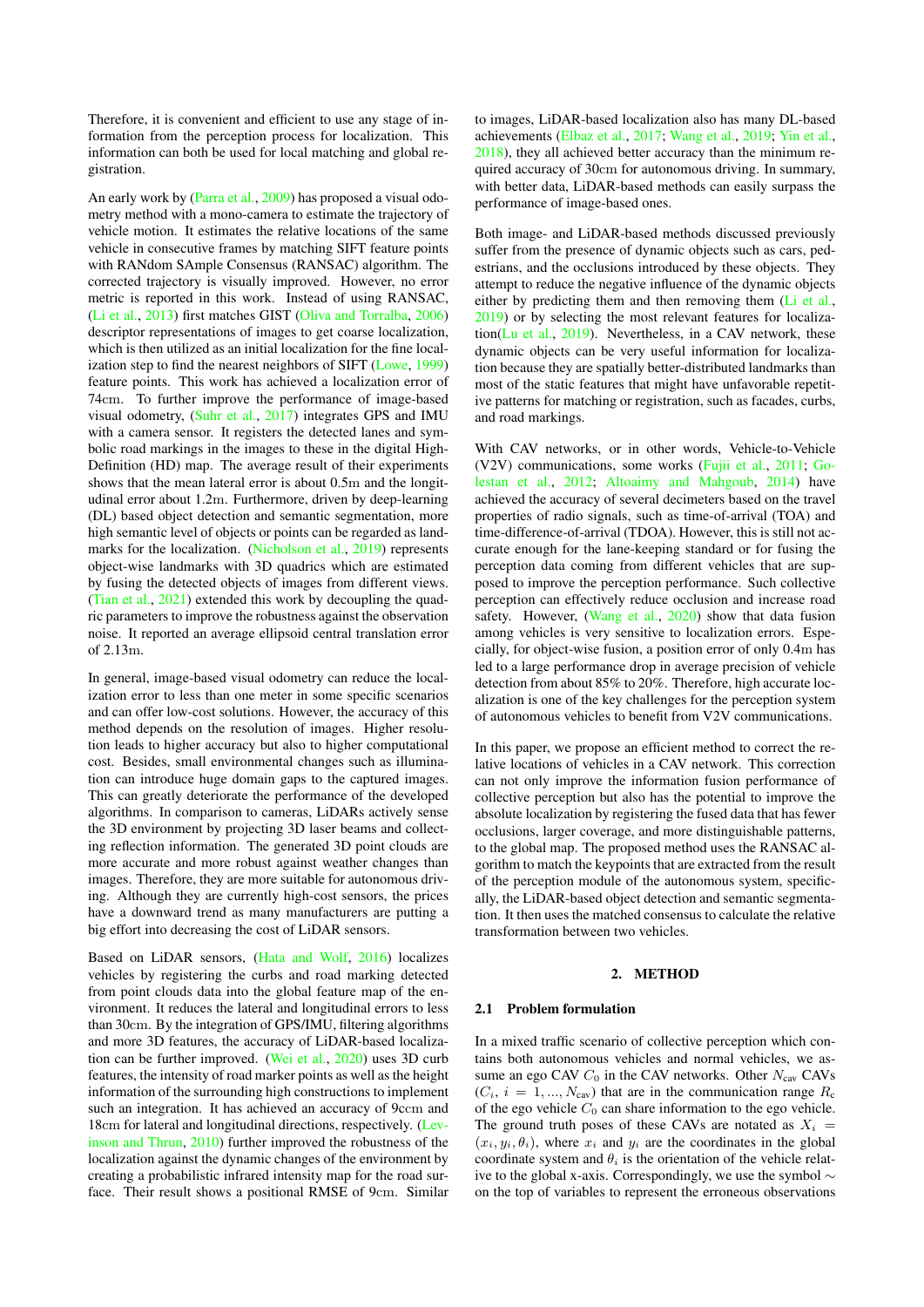of these variables. Therefore, the observed erroneous poses by GPS/IMU system are noted as  $\widetilde{X}_i = (\tilde{x}_i, \tilde{y}_i, \tilde{\theta}_i)$ . All vehicles in the CAV network are collecting point cloud data which are notated as  $PC_i$  ( $i = 0, ..., N_{\text{cav}}$ ). Based on each point cloud  $PC_i$ , object detection, and point-wise semantic segmentation are implemented in the perception module of the autonomous system. From this module, we extract three kinds of point information for localization. First, the bounding box centers of the detected vehicles  $P_b$ , then the points of poles  $P_p$  and the points of big planar structures  $P_f$ , such as facades and fences. Each point in the set  $P_b$ ,  $P_p$  and  $P_f$  contains a vector of 2D x and y coordinates. We call  $P<sub>b</sub>$  and  $P<sub>p</sub>$  as anchor points for the simplicity of later explanation because they are the keypoints to be matched and then used for calculating the final transformation between the coordinate systems of the CAVs in the network.

The goal of the relative localization error correction is to find the optimized transformation parameters  $\Delta x, \Delta y, \Delta \theta$  that transform the point set  $P^{i,i} = \{P_b^{i,i}, P_p^{i,i}, P_f^{i,i}\}\$  from the local coordinate system  $CS_i$  of the cooperative vehicle to the coordinate system  $CS_0$  of the ego vehicle so that the transformed point set  $P^{i,0}$  has the maximum nearest neighborhood consensus with the point set of ego vehicle  $P^{0,0}$  =  $\{P_6^{0,0}, P_8^{0,0}, P_9^{0,0}\}\$ . The superscripts of  $P^{*,*}$  represents the index of vehicles and the coordinate systems. For example,  $P^{i,0}$ is the points that are observed by  $C_i$  and represented in  $CS_0$ . The objective function of this optimization problem can be formulated as

$$
Obj = \underset{\Delta x, \Delta y, \Delta \theta}{\text{argmax}} \sum_{k=1}^{N_i} \mathbb{1}(\left\| \Delta T \cdot \widetilde{T} \cdot \widetilde{p_k}^{i,i} - \widetilde{p_k}^{0,0} \right\|^2 < \epsilon) \tag{1}
$$

$$
\widetilde{T} = \begin{bmatrix}\n\cos(\widetilde{\theta}_i - \widetilde{\theta}_0)) & -\sin(\widetilde{\theta}_i - \widetilde{\theta}_0) & \widetilde{x}_i - \widetilde{x}_0 \\
\sin(\widetilde{\theta}_i - \widetilde{\theta}_0) & \cos(\widetilde{\theta}_i - \widetilde{\theta}_0) & \widetilde{y}_i - \widetilde{y}_0 \\
0 & 0 & 1\n\end{bmatrix} \tag{2}
$$

$$
\Delta T = \begin{bmatrix} \cos(\Delta \theta) & -\sin(\Delta \theta) & \Delta x \\ \sin(\Delta \theta) & \cos(\Delta \theta) & \Delta y \\ 0 & 0 & 1 \end{bmatrix}
$$
 (3)

where  $\epsilon$  is the threshold for counting nearest neighbors and point  $\hat{p}_k^{i,i}$  and  $\hat{p}_k^{0,0}$  are the homogeneous representations of the original erroneous 2D points in set  $\tilde{P}^{i,i}$  and  $\tilde{P}^{0,0}$ .  $\tilde{p}_k^{0,0}$  is the nearest neighbor of  $\widetilde{p_k}^{i,0} = \Delta T \cdot \widetilde{T} \cdot \widetilde{p_k}^{i,i}$ .

#### 2.2 Properties of relative errors

Since the true global location is not known, choosing the local coordinate system of any of the two CAVs as the reference for calculating the relative localization parameters will lead to an error propagation through a non-linear transformation from the global to the local coordinate system. The proof of this error propagation can be found in the Appendix. Assume the localization error of both ego CAV  $C_0$  and cooperative  $C_i$  has the Gaussian distribution of  $x, y \sim N(0, \sigma_{x,y}^2)$ m and  $\theta \sim N(0, \sigma_\theta^2)$ °. In order to fuse the point cloud data of the ego and cooperative CAV, the relative localization errors between the CAVs should be estimated. We accomplish this estimation in the coordinate system of ego vehicle  $CS_0$ , in which the three

<span id="page-2-0"></span>

Figure 1. Minimum and Maximum relative localization error of two vehicles in x (blue) and y (orange) axis. The initial global localization errors  $(-0.5m, -0.5m, -5^{\circ})$  and  $(0.5m, 0.5m, 5^{\circ})$ are set for the two vehicles, respectively, as an example.

parameters  $\Delta x, \Delta y, \Delta \theta$  should be estimated so that PC<sub>i</sub> can be correctly transformed to  $CS_0$  and better match  $PC_0$ . The derivation of the error propagation from the global to the local coordinate system can be found in the appendix A.

Taking the error of  $(-0.5m, -0.5m, -5^{\circ})$  for  $C_0$  and  $(0.5m, 0.5m, 5^{\circ})$  for  $C_1$  as an example, the relative errors along x and y axis are shown in figure [1,](#page-2-0) in which the relative translation error  $\Delta x$ ,  $\Delta y$  is in a range of about -6m to 6m. The magnitude of  $\Delta x$ ,  $\Delta y$  is positive correlated to the distance between  $C_0$  and  $C_i$  and is enlarged by this distance in comparison to the original error of 0.5m. Besides, the translation errors oscillate as the orientation of the ego vehicle changes. Different to the translation errors, the rotation error  $\Delta\theta$  keeps constant and equals to the summation of the absolute global localization error of both  $C_0$  and  $C_i$ .

As a summary, the optimum relative errors  $\Delta x$ ,  $\Delta y$ ,  $\Delta \theta$  should be searched in a large 3D space. It is time-consuming to conduct a refined search using a method like maximum consensus [\(Axmann and Brenner,](#page-6-3) [2021\)](#page-6-3), although it can provide the global optimum if the maximum search space is previously known. For the example shown in figure [1,](#page-2-0) the search space is about  $12m \times 12m \times 10^{\circ}$ . If the searching resolution is set to 0.1m and 0.1°, the result of consensus should be counted for 1.44  $(120 \times 120 \times 100)$  million times. Therefore, a more efficient method using RANSAC is proposed in this paper.

#### <span id="page-2-1"></span>2.3 Error correction with RANSAC

To obtain the classified points  $P_b$ ,  $P_p$  and  $P_f$  for localization error correction, we use the pre-trained network that is proposed in [\(Yuan et al.,](#page-7-26) [2022\)](#page-7-26) to generate bounding box predictions and the down-sampled points of poles, facades and fences. We use all the detected bounding boxes to generate  $P<sub>b</sub>$  and all points of poles for  $P_p$ . However, only a subset of  $N_f$  points of facades and fences are selected using Furthest Point Sampling (FPS) for  $P_f$  because these points can be any point on the planes and provide less accurate matches than  $P_b$  and  $P_p$ , in which each point corresponds to the center of a specific object. A reduction in the number of points  $P_f$  not only reduces the computational overhead but also makes the algorithm rely more on  $P_b$  and  $P_p$ so that it is more robust against the variation of point density in the point cloud data.

The workflow of proposed relative localization error estimation is described in algorithm [1.](#page-3-0) Line 1 and 2 define the notations of the algorithm.  $A$  and  $B$  are the set of the anchor points (center points of the detected vehicles and pole points) that belong to the ego point cloud  $PC_0$  and the cooperative point cloud  $PC_i$ , respectively. Line 3 defines the initial values that need to be updated during the workflow. For each point, b in set  $B$ , at most n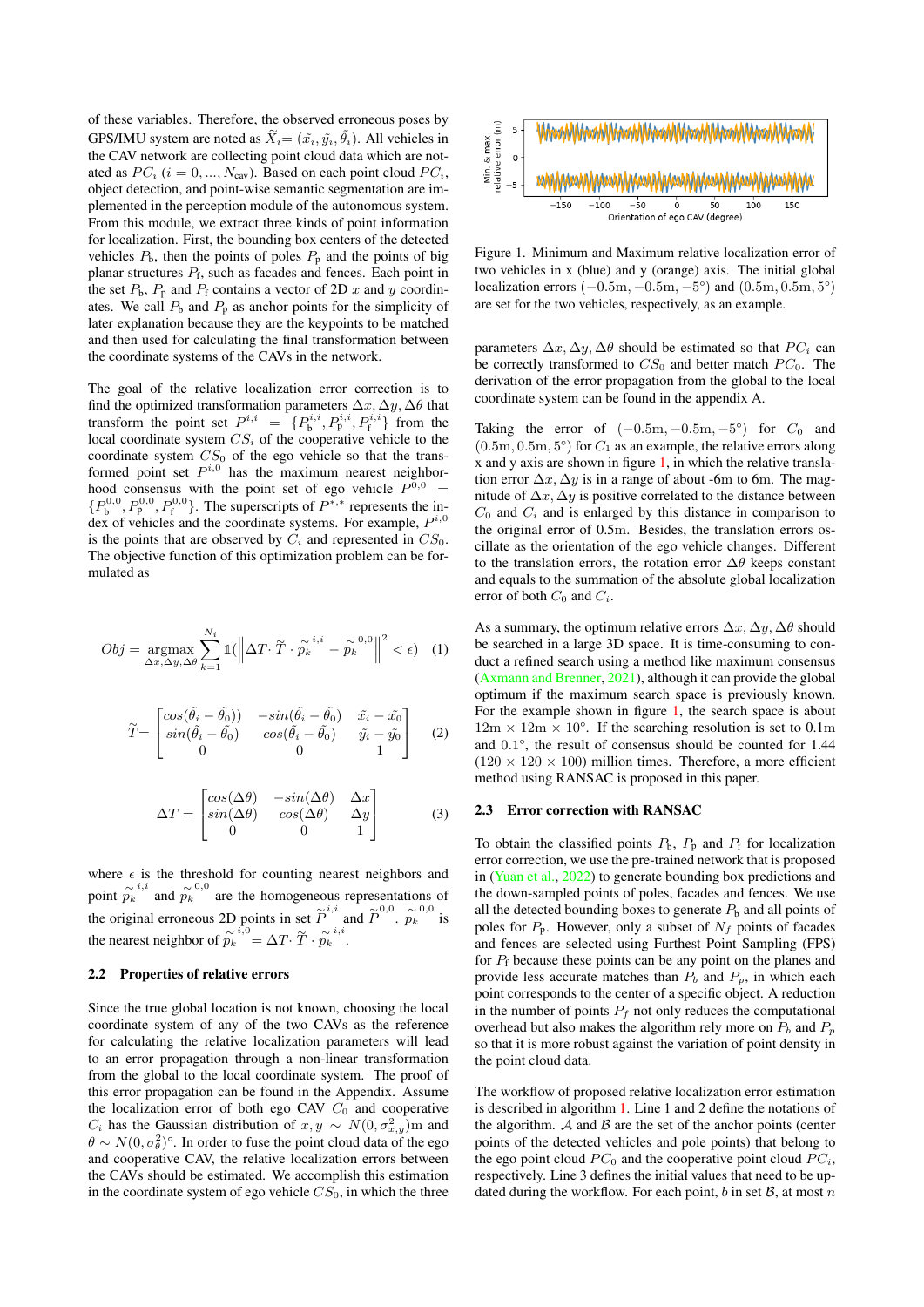<span id="page-3-0"></span>Algorithm 1 Relative localization error estimation

Ensure: 1:  $\mathcal{A} = \widetilde{P}_b^{0,0} \cup \widetilde{P}_p^{0,0}, \mathcal{B} = \widetilde{P}_b^{i,0} \cup \widetilde{P}_p^{i,0},$ 2: c<sup>∗</sup> : category label (box, pole or fence/facade) of point ∗, 3:  $N_{\text{cons,max}} = 0, M = \emptyset$ .<br>4: **for each**  $b \in \mathcal{B}$  **do** 4: for each  $b \in \mathcal{B}$  do<br>5:  $(\alpha \beta) \leftarrow$ 5:  $(\alpha, \beta)$   $\leftarrow$   $NearestNeighbors(\mathcal{A}, b, 2)$ , with  $||b - \alpha||^2 < \epsilon_1$ ,  $||b - \beta||^2 < \epsilon_1$ ,  $c_b = c_\alpha = c_\beta$ 6:  $M \leftarrow \{b : (\alpha, \beta)\} \cup M$ 7: **end for**<br>8:  $M' = \{b\}$  $M' = \{b : a \mid a \in (\alpha, \beta), b : (\alpha, \beta) \in M\}$ 9:  $N'_{\text{ransac}} = min(N_{\text{ransac}}, C^2_{|M'|})$ 10: for all  $i = 1, \ldots, N'_{\text{mass}}$  do 11:  $i1, i2 = Choice(M, 2)$ 12:  $m_{i1} = b_{i1} : (\alpha_{i1}, \beta_{i1}), \quad m_{i2} = b_{i2} : (\alpha_{i2}, \beta_{i2})$ 13:  $a_{i1} = Choice((\alpha_{i1}, \beta_{i1}), 1)$ 14:  $a_{i2} = Choice((\alpha_{i2}, \beta_{i2}), 1)$ <br>15:  $T \leftarrow CalTF((a_{i1}, b_{i1}), (a_{i2}))$  $T \leftarrow \text{CalTF}((a_{i1}, b_{i1}), (a_{i2}, b_{i2}))$ 16:  $\mathcal{B}' \leftarrow T \cdot (\mathcal{B} \cup \widetilde{P}_f^{i,0}), \mathcal{A}' \leftarrow \mathcal{A} \cup \widetilde{P}_f^{0,0}$ 17:  $N_{\text{cons}} = \sum_{k=1}^{|B'|} 1_{\text{min}}(|b_k - a_k| < \epsilon_2)$ <br>18: **if**  $N_{\text{cons, max}} < N_{\text{cons}}$  **then** 19:  $M' = \{b : a \mid ||b - a||^2 < \epsilon_2, a \in \mathcal{A}, b \in \mathcal{B}\}\$ 20: **if**  $|M'| \leq 2$  then 21:  $T_{\text{out}} \leftarrow \text{CaITE}(\{(a, b) \mid b : a \in M'\})$ 22: **else**<br>23:  $\frac{7}{2}$ 23:  $T_{out} = I_3$ <br>24: **end if** 24: end if end if 26: end for 27: return  $T_{\text{out}}$ 

nearest neighbors are found in set A with a maximum Euclidian distance of  $\epsilon_1$ , because the correct matching points might not have the smallest distance among the  $n$  nearest neighbors. We set  $n$  to two to ensure the efficiency of the algorithm. Besides, the neighbors should have the same category label as point  $b$  as described in line 5. The two neighbors  $(\alpha, \beta)$  of b are then put into set M as dictionary format as shown in line 6.  $\alpha$  and  $\beta$  can be None if not enough neighbors are found.

Based on the neighborhood matchings in set  $M$ , we start our RANSAC matching iterations from line [10.](#page-3-0) The total number of iterations is defined by the minimum value between the predefined maximum total number of iterations  $N_{\text{ransac}}$  and the number of the combinations  $C_{|M'|}^2$  (line 9), where  $|M'|$  is the cardinality of  $M'$  (line 8).

In each iteration, two indices of the matches in set  $M$  are randomly selected (line 11). The resulting matches chosen are given in line 12. Since the two nearest neighboring points  $(\alpha, \beta)$  are found for each point b, only one from these two is selected for the current iteration (line 13-14) to calculate the relative transformation between the set  $A$  and  $B$  (line 15). Afterwards, the full selected localization points  $\tilde{P}^{i,0} = {\tilde{P}_b}^{i,0}, \tilde{P}_p^{i,0}$  $\{ \tilde{P}_f^{i,0} \} = \mathcal{B} \cup \tilde{P}_f^{i,0}$  are transformed with the resulting transformation matrix T (line 16). The outcome  $\mathcal{B}'$  as well as the full localization point set of ego vehicle  $A' = \widetilde{P}^{0,0} = \{ \widetilde{P}_b^{0,0}, \widetilde{P}_p^{0,0} \}$  $\{ \tilde{P}_f^{0,0} \} = A \cup \tilde{P}_f^{0,0}$  are used for counting the consensus for this iteration of RANSAC matching (line 17), for each point  $b_k$ <br>in  $R'$  if it has a nearest peighbor  $a_k$ , whose distance to by ite in  $\mathcal{B}'$ , if it has a nearest neighbor  $a_k$  whose distance to  $b_k$  is less than the threshold  $\epsilon_2$ , the counting variable  $N_{\text{cons}}$  will be increased by 1. If the counting result  $N_{\text{cons}}$  is larger than the last iteration, the matching correspondences  $M'$  of set  $A$  and  $\beta$  and the refined transformation matrix  $T_{\text{out}}$  should be updated (line 18-25). Different to  $T$  which is calculated only based on two matched point pairs, Tout uses all consensus anchor point pairs found between  $A$  and  $B$  to calculate a refined transformation. There are three parameters that need to be determined by  $CalTF$  with at least two point pairs. Therefore, it is possible that not enough matchings are found for the refined error correction. In this case, we return an identity matrix as shown in line 21.

The detailed implementation of function  $CaITF$  is described in algorithm [2.](#page-3-1) The input of the function is the  $N$  matched 2D point pairs. The mean  $(\overline{a}, \overline{b})$  and the reduced coordinates  $(a'_i, b'_i)$  of there points are first calculated respectively (lines 2-3). Then the correlations between x- and y-coordinates of the reduced points are calculated (lines 4-7). The rotation between the point set  $A = \{a_i | i = 1, ..., N\}$  and  $B = \{b_i | i =$  $1, \ldots, N$  can then be calculated with the equation described in line 8. Finally, the equation in line 9 calculates the translation between the two point sets. The returned transformation matrix is composed from the parameter  $\Delta x$ ,  $\Delta y$  and  $\Delta \theta$ .

<span id="page-3-1"></span>

| <b>Algorithm 2 Similarity transformation</b>                                                                                                                                  |
|-------------------------------------------------------------------------------------------------------------------------------------------------------------------------------|
| 1: <b>procedure</b> CALTF(Point pairs $M = \{(a_i, b_i)   i =$                                                                                                                |
| $1,\ldots,N$ }                                                                                                                                                                |
| $\overline{a} = \frac{\sum_{i=1}^{N} a_i}{N}, \quad \overline{b} = \frac{\sum_{i=1}^{N} b_i}{N}$<br>2:                                                                        |
| $a'_i = a_i - \overline{a}, \quad b'_i = b_i - \overline{b}$<br>3:                                                                                                            |
| $S_{xx} = \sum_{i=1}^{N} (a'_{i,x} \cdot b'_{i,x})$<br>4:                                                                                                                     |
| $S_{yy} = \sum_{i=1}^{N} (a'_{i,y} \cdot b'_{i,y})$<br>5:                                                                                                                     |
| $S_{xy} = \sum_{i=1}^{N} (a'_{i,x} \cdot b'_{i,y})$<br>6:                                                                                                                     |
| $S_{ux} = \sum_{i=1}^{N} (a'_{i,y} \cdot b'_{i,x})$<br>7:                                                                                                                     |
| $\Delta\theta = \arctan( S_{xy} - S_{yx}, S_{xx} + S_{yy} )$<br>8:                                                                                                            |
| $[\Delta x, \Delta y] = \bar{b} - \begin{vmatrix} \cos \Delta \theta & -\sin \Delta \theta \\ \sin \Delta \theta & \cos \Delta \theta \end{vmatrix} \cdot \overline{a}$<br>9: |
| <b>return</b> $T = \begin{bmatrix} cos\Delta\theta & -sin\Delta\theta & \Delta x \\ sin\Delta\theta & cos\Delta\theta & \Delta y \\ 0 & 0 & 1 \end{bmatrix}$<br>10:           |
| 11: end procedure                                                                                                                                                             |

## 3. EXPERIMENTS

#### 3.1 Dataset

We use a synthetic dataset COMAP [\(Yuan and Sester,](#page-7-27) [2021\)](#page-7-27) that is specially designed for collective perception with CAVs to validate the effectiveness of our proposed method. The reasons for this are two folds: first, it is extremely expensive to collect real data with networked CAVs; second, the synthetic dataset can also provide 100% accurate ground truth localization which is beneficial for the evaluation of the localization error estimation algorithm.

COMAP contains 7788 frames of data collected by 20 CAVs and from 21 different junctions scenarios. Since 4155 frames are used for training the network proposed as in [\(Yuan et al.,](#page-7-26) [2022\)](#page-7-26), we use the other 2148 frames from the test set to evaluate our method. In each frame, we select one ego vehicle and at most five cooperative vehicles that are in the communication range  $R_c = 40$ m of the ego vehicle for evaluation. The relative localization error between each pair of ego and the cooperative vehicle is estimated using algorithm [1.](#page-3-0)

#### 3.2 Experiment settings

To generate efficient number of labeled points for localization, we empirically set  $N_f = 50$  which ensures that algorithm [1](#page-3-0)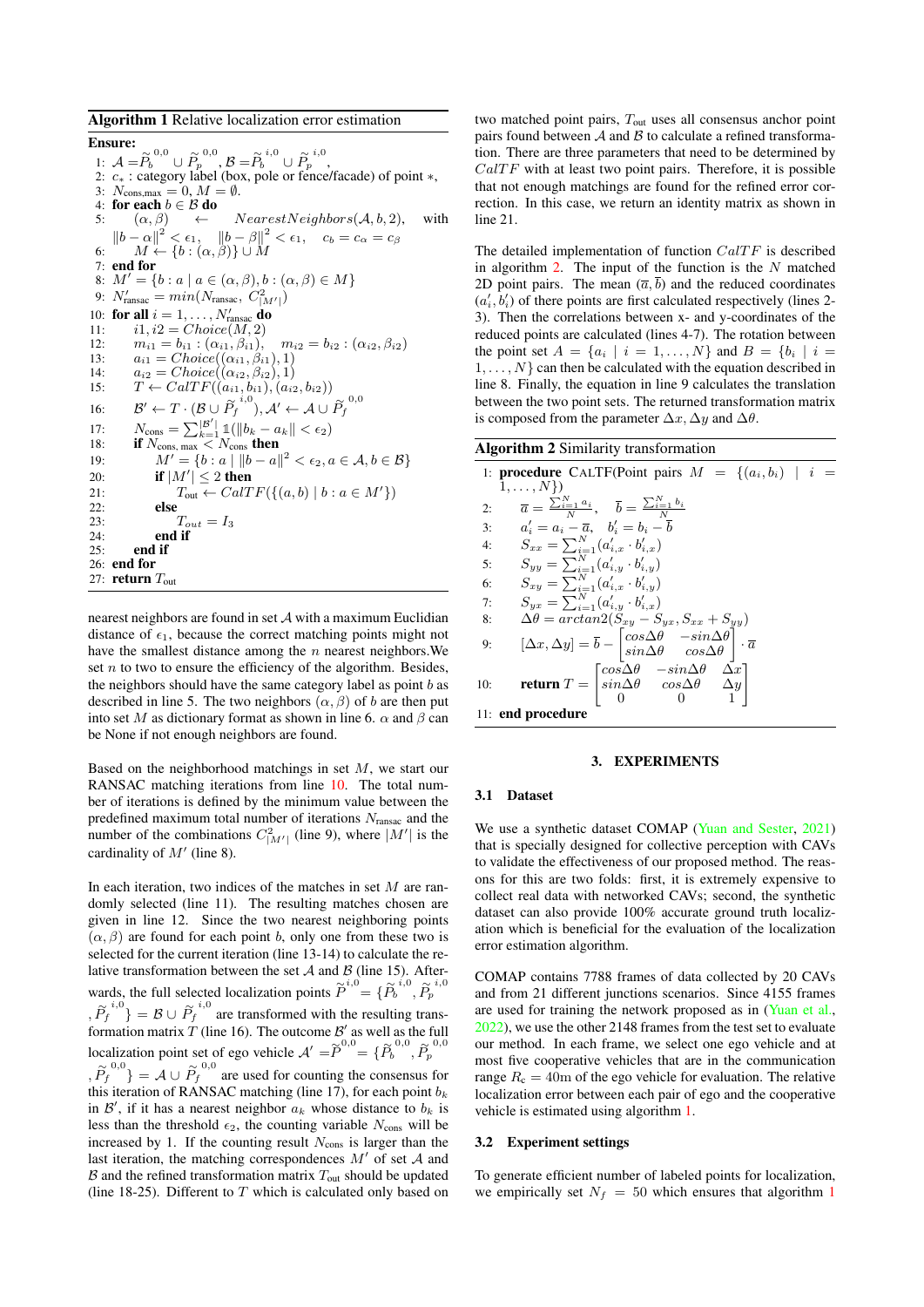<span id="page-4-0"></span>

Figure 2. Sample result before (left) and after (middle and right) the relative localization error correction

finds the correct consensus for  $P_f$  with the lowest number of points. For nearest neighbor searching, the distance threshold  $\epsilon_1$  is set according to equation

$$
\epsilon_1 = \eta \cdot R_c \cdot \sigma_r \cdot \pi / 180^\circ \tag{4}
$$

where  $R_c$  is the communication range and  $\sigma_r$  the standard deviation of the relative rotation error in degree.  $R_c \cdot \sigma_r \cdot \pi/180^\circ$ is the standard deviation of the relative location error derived from  $\sigma_r$ . The factor  $\eta = 2.58$  is the z-score of standard normal distribution at the confidence level of 99%,which means that the relative positin error caused by  $\sigma_r$  has a confidence of 99% to be less than  $\epsilon_1$ . This setting ensures that RANSAC has a high chance to find correct point matchings in a limited searching range. After the rough error correction with the estimated transformation matrix T, the threshold  $\epsilon_2$  for the second round of nearest neighbor searching is reduced to  $1m$ . To investigate the influence of the number of RANSAC iterations  $(N_{ransac})$  and different standard deviations for localization errors ( $\sigma_x$ ,  $\sigma_y$ ,  $\sigma_r$ ) on the performance of the proposed algorithm, we configure our experiments by varying  $N_{ransac}$  from 10 to 50 with an offset of 10, and assuming the localization errors are normally distributed and varying the standard deviation of the translation error  $\sigma_x$  and  $\sigma_y$  from 0.2m to 1.0m with an offset of 0.2m, and the rotation error  $\sigma_r$  from 2° to 10° with an offset of 2°. All experiment runs are processed on a 6-Core Intel i7-8700 CPU.

#### 3.3 Evaluation metric

The Root Mean Squared Error (RMSE) is used to evaluate localization accuracy after the error correction with the proposed algorithm. In order to have an intuitive comparison with the originally introduced localization errors in the global coordinate system, we take the residuals between the estimated and the ground truth relative errors that are represented in the global coordinate system for calculating RMSE.

However, the randomness of RANSAC might lead to failures in finding the optimal result. Besides, it is also possible that the field-of-view (FOV) of the two vehicles do not have sufficient overlapping detected vehicles and poles to calculate the relative localization error between them. Therefore, we also evaluate the rate of valid error correction results by filtering the results with the consensus numbers  $N_{\text{cons}}$ . Specifically, the valid rate is calculated with

$$
\gamma = \frac{\sum_{1}^{N} \mathbb{1}(N_{\text{cons}} > thr_{\text{cons}})}{N_{\text{s}}}
$$
(5)

where  $N_s$  here is the total number of sample pairs of ego and

cooperative vehicles, between which the relative localization error should be corrected, and  $thr_{\text{cons}}$  is the threshold to filter the valid sample pairs. Finally, we use the processing frames per second (FPS) to evaluate the runtime of the proposed method.

#### 4. RESULTS AND EVALUATION

In general, the proposed method can correct the relative errors to less than 20cm (see figure [4\)](#page-5-0) as far as there are enough localization anchor points of the ego and cooperative vehicles can be matched and these matches have a good spatial distribution. An example result is shown in figure [2.](#page-4-0) All observed information of the ego vehicle is shown in blue, and cooperative vehicle in red. The detected vehicles are notated with rotated bounding boxes (BBoxes). The thick bars of the BBoxes indicate the front of the vehicle. Poles are shown with stars and other small points in the left two figures are the down-sampled points of fences and facades. Besides, all points before down-sampling are shown in the right subplot in order to better illustrate the performance of the error correction algorithm. As shown in the left subplot, the large initial relative error has led to wrong matches between the detected vehicles of the ego and the cooperative CAVs. After error correction, they are well matched as shown in the middle subplot. The right subplot shows that the point clouds of the two CAVs are also well aligned to each other.

To further give some quantitative details about the result, in the following subsections, we first show the relative error properties through error propagation based on the dataset. Then the result of parameter studies of the proposed method is demonstrated.

#### 4.1 Error propagation

As discussed in section [2.3,](#page-2-1) the relative localization error between two vehicles can be amplified along with the error propagation through the non-linear transformation. This is also

<span id="page-4-1"></span>

Figure 3. PDFs of errors in x-axis with initial local error of 0.4m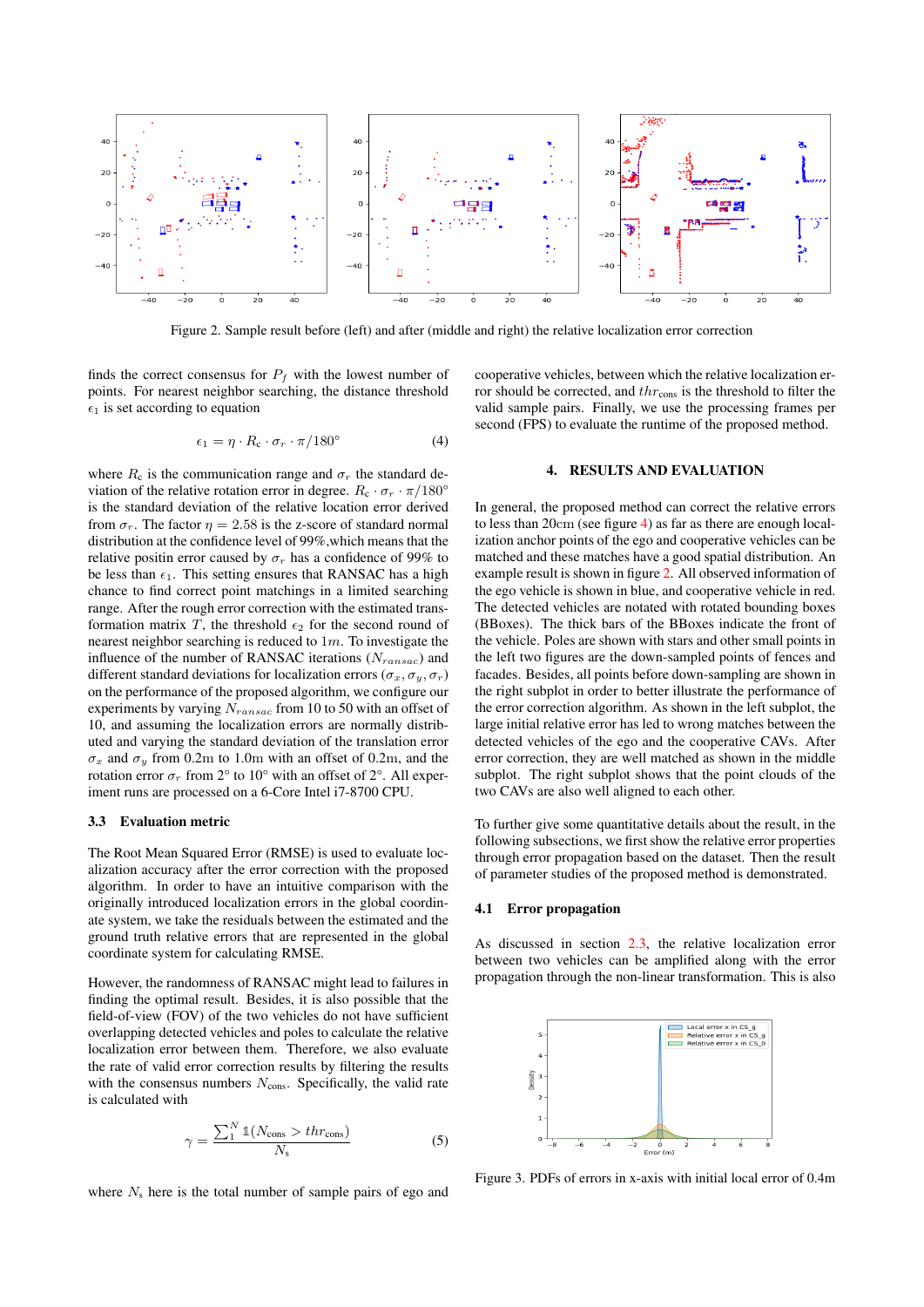verified with the test dataset. After adding the normally distributed error with  $\sigma_{x,y} = 0.4m$  and  $\sigma_r = 4^{\circ}$  to the localization of each vehicle, the standard deviation of relative localization errors is greatly increased as shown in figure [3.](#page-4-1) The blue high peak shows that most vehicles have a very small initial localization error in the global coordinate system  $(CS_g)$ , the addition of the errors of two vehicles is much more flatly distributed with a bigger standard deviation (orange). After transforming this relative error from the  $CS_g$  to the local coordinate system  $CS_0$ , the standard deviation of the errors increased again (green).

#### 4.2 Performance on different RANSAC iterations

<span id="page-5-0"></span>

Figure 4. Error distributions after correction with different Nransac. Init: errors before correction.

After error correction with our method, the standard deviation of the relative localization is greatly decreased as the example correction result of the initial error of  $\sigma = [0.4 \text{m}, 0.4 \text{m}, 4^{\circ}]$  in figure [4](#page-5-0) shows. The black lines indicate the initial error distributions, other lines illustrate the error distributions after correction with a different number of RANSAC iterations  $N_{\text{ransac}}$ . With all configurations of  $N_{\text{ransac}}$ , the relative errors for most samples can be reduced by a large margin, especially the rotation errors. As shown in the right subplot of figure [4,](#page-5-0) the initial distribution of rotation is nearly flat because of the large standard deviation of the rotation angle in degree. However, after correction, these errors are mostly reduced to less than one degree.

As a quantitative result, figure [5](#page-5-1) shows the RMSEs of different Nransac by averaging over all samples including the outliers. In these outliers, either not enough matchings are found or wrong matchings are used for calculating the final transformation. This will lead to very large errors and therefore result in larger RMSE values. The RMSEs in figure [5](#page-5-1) that are averaged over all samples and initial error configurations can reflect an overall performance on the dataset. As  $N_{\text{ransac}}$  increases, RMSEs of both translation errors (x, y, and the Euclidean norm of x and y) and rotation errors have a decreasing trend. In the beginning, this trend is stronger than that at the end when  $N_{\text{ransac}} > 30$ . Therefore, 30 to 40 iterations are the most sufficient configuration of  $N_{\rm{ransac}}$  for the proposed method to correct the relative localization errors caused by the global localization errors introduced in the experiments.

Different to the overall RMSEs, the top left subplot of figure [6](#page-5-2) shows the valid rates based on different number of iterations (vertical axis) and the thresholds of the number of minimum consensus  $thr<sub>cons</sub>$  (horizontal axis). For all  $thr<sub>cons</sub>$ , the valid rates are increasing as Nransac increases and the improvement at smaller Nransac is more significant. Besides, the valid rates are, as expected, all decreasing in all  $N<sub>ransac</sub>$  configurations as  $thr<sub>cons</sub>$  increases. Because larger  $thr<sub>cons</sub>$  would lead to more exclusions of wrong estimation outliers.

<span id="page-5-1"></span>

Figure 5. Overall RMSEs after correction with different Nransac.

<span id="page-5-2"></span>

Figure 6. Top left: valid rates with different  $N_{\rm RANSAC}$  (vertical axis), the other 3 subplots: RMSEs after correction with different initial errors (vertical axis). Horizontal axis represents  $thr_{\rm cons}$ .

#### 4.3 Performance on different errors

Beside  $N_{\text{ransac}}$ , we also plotted RMSEs  $(E_x, E_x, E_r)$  of different initial localization errors with respect to the consensus thresholds in figure [6.](#page-5-2) These plots are all evaluated with  $N_{\text{ransac}} = 30$  because it is a sufficient setting regarding the RANSAC iterations and the performance as discussed in the last section. As  $thr$ <sub>cons</sub> increases, the RMSEs after correction have mostly a decreasing trend, especially for those with larger initial errors. When the error reduces to a specific level, it reaches its best performance and stops decreasing. For example, the RMSE in the x-axis  $(E_x)$  decreased from 0.19m to 0.15m and then to 0.09m as the consensus threshold increased from 2 to 6, it then fluctuates in a small range. This fluctuation effect is more apparent in the last row of the RMSE plot of  $E_y$  and  $E_r$ . Besides, as we enlarge the initial standard deviation of the errors, the RMSEs after correction are dropping. This is because our proposed method only searches correspondences in a predefined range. Larger errors will lead to a larger searching range, and therefore also needs more RANSAC iterations. Within limited iterations of searching, the best matching result might not be found and this will, therefore, lead to larger RMSEs. This effect can be better observed with the result of  $thr_{\text{cons}} = 10$  in figure [7.](#page-6-4) At the smaller initial errors, the RMSEs after error correction are all less than 20cm in the xand y-axis and the rotation error under 0.25°. The resulting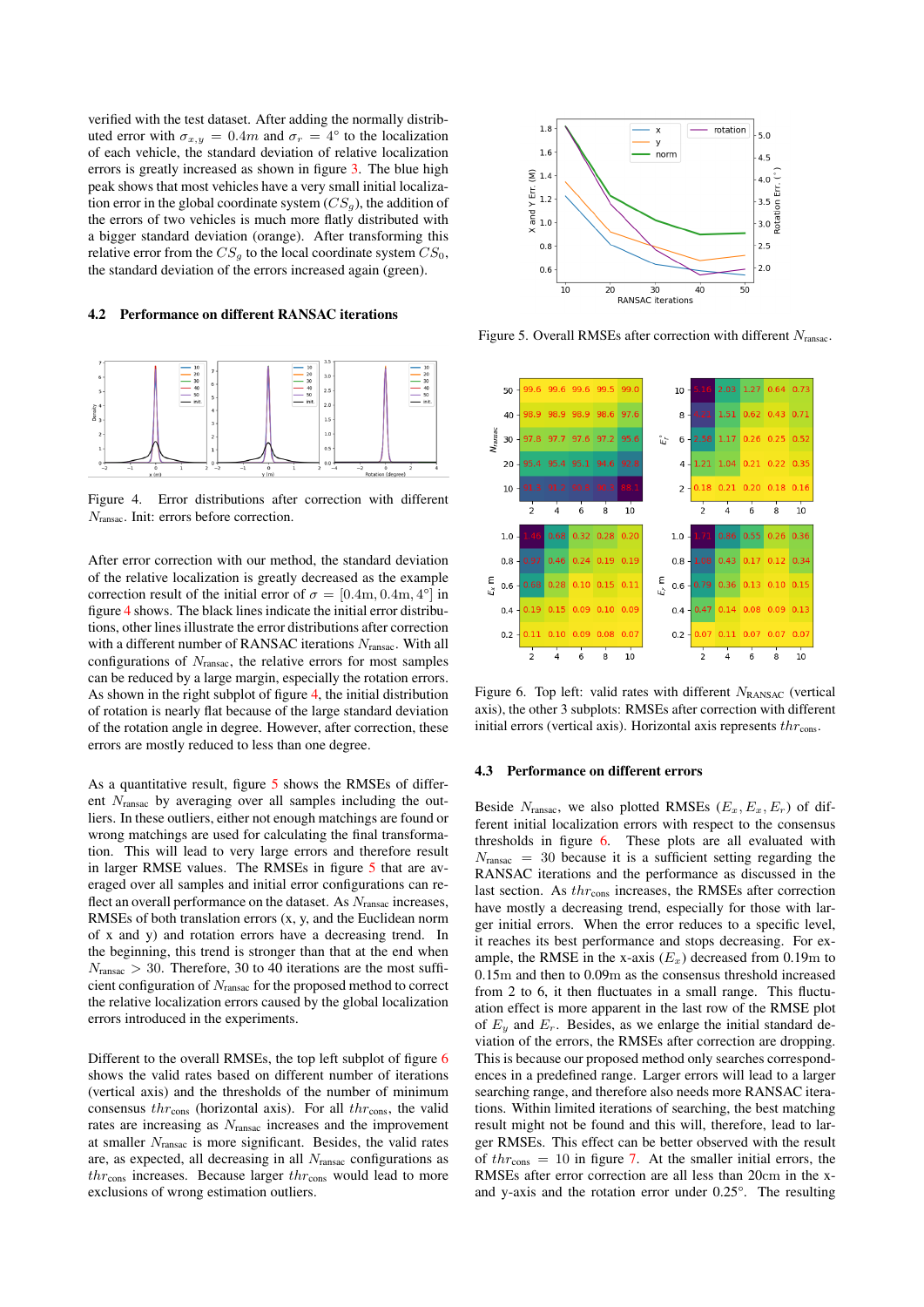<span id="page-6-4"></span>

Figure 7. RMSEs with initial different errors, samples filtered by  $thr_{\rm cons} = 10$ 

lateral error in y-axis is smaller than the longitudinal error in x-axis because most points of poles and planar objects are regularly aligned along the longitudinal direction which increases the difficulty for matching in this direction. As the error increased to [1m, 1m, 1°], the RMSEs are greatly increased—the Euclidean norm of the RMSE of x and y increased from 15cm to 40cm, and the RMSE of rotation error from 0.25° to 0.4°. In this case, a brute-force search in all possible matchings can be used as only a limited number of detected vehicles and poles are in the scenario. However, the benefit of RANSAC in reducing runtime will be lost.

## 4.4 Runtime

The number of RANSAC iterations is the most correlated variable to the runtime. As shown in the left plot of figure [8,](#page-6-5) the FPS drops as we increase  $N_{\text{ransac}}$ . Besides, the dropping slope is becoming more gentle as  $N_{\text{ransac}}$  increases because  $N_{\text{ransac}}$ gradually reaches the number of all possible matches  $C_{|M'|}^2$  (see alg. [1\)](#page-3-0) in some samples that only have very few anchor points for matching. In the right plot, the FPS with respect to RMSEs of the experiments with initial errors of  $\sigma = [0.4, 0.4m, 4^{\circ}]$ and  $thr_{\text{cons}} = 10$  is shown. At a high FPS rate (~150), the algorithm generates significantly worse RMSE results than the lower FPS. However, no RMSE reduction is observed in lower FPS. In combination with the previous discussions of valid rate, this reveals that only a small number of RANSAC iterations can already sufficiently find correct matchings between the anchor points of two CAVs, further increasing  $N_{\text{ransac}}$  with the sacrifice of the runtime can only improve the overall performance by increasing the valid rate but not the by reducing the RMSE of all valid estimations which are filtered with  $thr<sub>cons</sub> = 10$ . In other words, if more error estimations are regarded as valid, more hard samples will be included in computing RMSEs, which, therefore, leads to larger RMSEs as shown in the left bottom corner of the right plot in figure [8.](#page-6-5)

<span id="page-6-5"></span>

Figure 8. Evaluation on runtimes.

### 5. CONCLUSION

In this paper, we proposed an efficient RANSAC-based method to correct the relative localization error between two CAVs that can share the point-cloud-based object detection and semantic segmentation result with each other via CPMs. Our method takes the center points of the detected vehicles and the pole points as anchor points for the RANSAC algorithm to find matches between the observed anchor points of two CAVs and calculate the transformation between the two CAVs based on these matched anchor points. In addition to the anchor points, the points of fences and facades are also used for counting the consensus of RANSAC algorithm and finding the best matches. The result of our experiments on the synthetic dataset COMAP shows that the proposed method can significantly reduce the relative localization errors. The overall performance of the proposed method is related to the initial error, the number of RANSAC iterations, and the consensus threshold for counting the valid error estimations. As far as the anchor points of the two CAVs have enough overlaps and good spatial distribution, the relative localization error can be reduced to less than 20cm.

Although the proposed method can efficiently and effectively reduce the relative localization error, it has no guarantee to find the best matches because of the randomness of RANSAC. In the worst case, wrong matches can lead to enlarged errors. Therefore, we plan to improve the performance by combining our method, for example, with maximum consensus so that the rotation can be roughly corrected first and therefore the searching range of RANSAC can be reduced. Besides, it is also necessary and meaningful to validate the effectiveness of our method on the real dataset which might have different features on keypoints. For example, the difference of the real traffic pattern might lead to different geometric distributions of the selected keypoints for matching. Moreover, real dataset with more data noise as well as weaker performance quality of object detection and semantic segmentation may result in a lower quality of the detected keypoints. However, it is inauthentic to simulate the patterns and the quality of the detected keypoints, for example, by randomly introducing errors to the keypoints. Instead, it might be more meaningful to test our error correction method on the real dataset and different object detection and semantic segmentation frameworks in the future work.

#### **REFERENCES**

<span id="page-6-2"></span>Altoaimy, L., Mahgoub, I., 2014. Fuzzy logic based localization for vehicular ad hoc networks. *2014 IEEE Symposium on Computational Intelligence in Vehicles and Transportation Systems (CIVTS)*, 121–128.

<span id="page-6-3"></span>Axmann, J., Brenner, C., 2021. Maximum Consensus Localization Using Lidar Sensors. *ISPRS Annals of the Photogrammetry, Remote Sensing and Spatial Information Sciences*, V-2- 2021, 9–16.

<span id="page-6-0"></span>Cornick, M. T., Koechling, J., Stanley, B., Zhang, B., 2016. Localizing Ground Penetrating RADAR: A Step Toward Robust Autonomous Ground Vehicle Localization. *J. Field Robotics*, 33, 82-102.

<span id="page-6-1"></span>Elbaz, G., Avraham, T., Fischer, A., 2017. 3d point cloud registration for localization using a deep neural network autoencoder. *2017 IEEE Conference on Computer Vision and Pattern Recognition (CVPR)*, 2472–2481.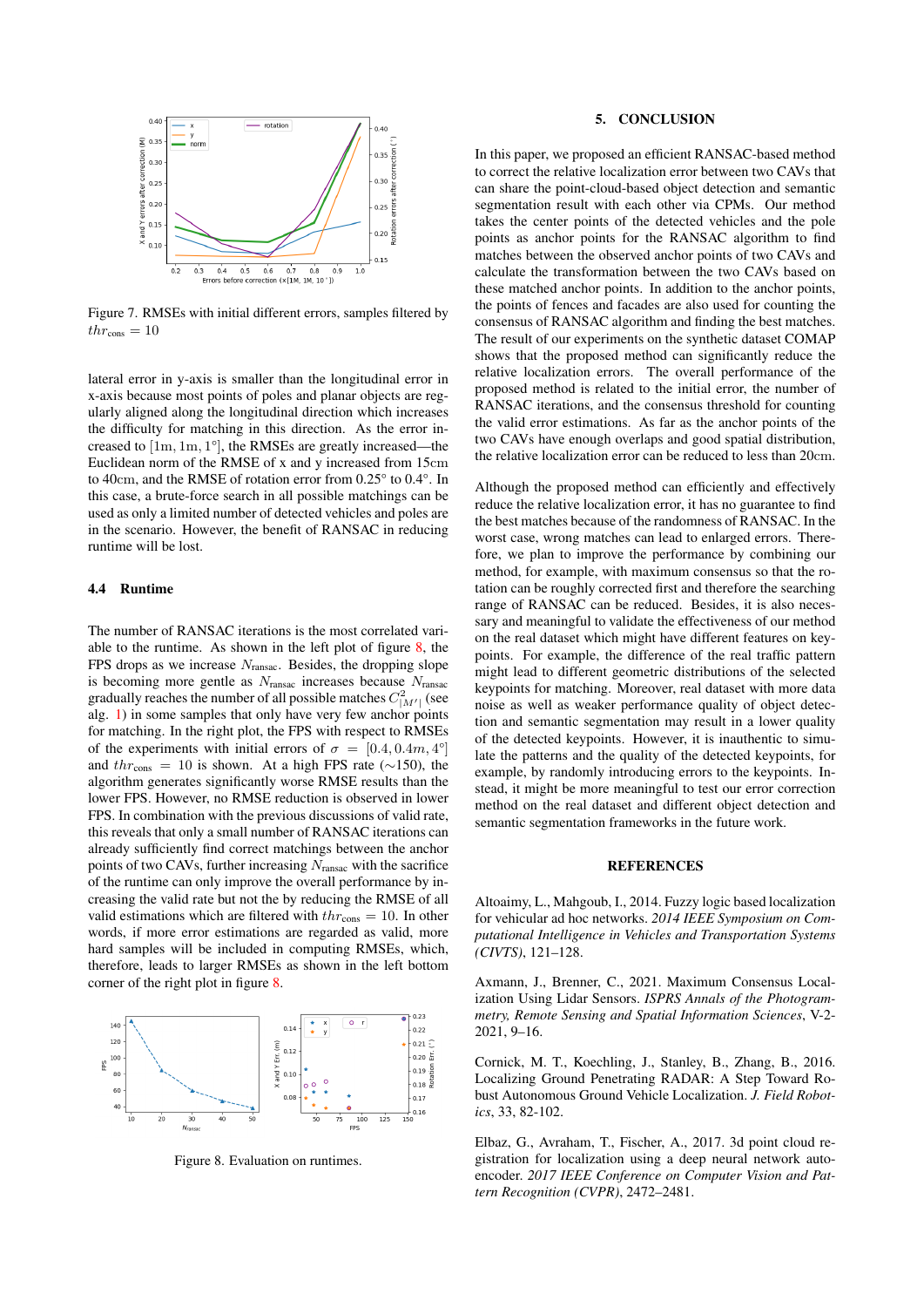<span id="page-7-23"></span>Fujii, S., Fujita, A., Umedu, T., Kaneda, S., Yamaguchi, H., Higashino, T., Takai, M., 2011. Cooperative vehicle positioning via v2v communications and onboard sensors. *2011 IEEE Vehicular Technology Conference (VTC Fall)*, 1–5.

<span id="page-7-24"></span>Golestan, K., Seifzadeh, S., Kamel, M., Karray, F., Sattar, F., 2012. Vehicle localization in vanets using data fusion and v2v communication. *Proceedings of the Second ACM International Symposium on Design and Analysis of Intelligent Vehicular Networks and Applications*, Association for Computing Machinery, 123–130.

<span id="page-7-16"></span>Hata, A. Y., Wolf, D. F., 2016. Feature Detection for Vehicle Localization in Urban Environments Using a Multilayer LIDAR. *IEEE Transactions on Intelligent Transportation Systems*, 17(2), 420-429.

<span id="page-7-4"></span>Kourabbaslou, S. S., Zhang, A., Atia, M. M., 2019. A Novel Design Framework for Tightly Coupled IMU/GNSS Sensor Fusion Using Inverse-Kinematics, Symbolic Engines, and Genetic Algorithms. *IEEE Sensors Journal*, 19(23), 11424-11436.

<span id="page-7-2"></span>Kuutti, S., Fallah, S., Katsaros, K. V., Dianati, M., Mccullough, F., Mouzakitis, A., 2018. A Survey of the State-of-the-Art Localization Techniques and Their Potentials for Autonomous Vehicle Applications. *IEEE Internet of Things Journal*, 5, 829-846.

<span id="page-7-0"></span>Levinson, J., Montemerlo, M., Thrun, S., 2007. Map-based precision vehicle localization in urban environments. *Robotics: Science and Systems*.

<span id="page-7-18"></span>Levinson, J., Thrun, S., 2010. Robust vehicle localization in urban environments using probabilistic maps. *2010 IEEE International Conference on Robotics and Automation*, 4372-4378.

<span id="page-7-10"></span>Li, C., Dai, B., Wu, T., 2013. Vision-based precision vehicle localization in urban environments. *2013 Chinese Automation Congress*, 599–604.

<span id="page-7-21"></span>Li, Q., Chen, S., Wang, C., Li, X., Wen, C., Cheng, M., Li, J., 2019. LO-Net: Deep Real-Time Lidar Odometry. *2019 IEEE/CVF Conference on Computer Vision and Pattern Recognition (CVPR)*, 8465-8474.

<span id="page-7-6"></span>Li, T., Zhang, H., Gao, Z., Chen, Q., Niu, X., 2018. High-Accuracy Positioning in Urban Environments Using Single-Frequency Multi-GNSS RTK/MEMS-IMU Integration. *Remote. Sens.*, 10, 205.

<span id="page-7-12"></span>Lowe, D. G., 1999. Object recognition from local scaleinvariant features. *Proceedings of the Seventh IEEE International Conference on Computer Vision*, 2, 1150-1157 vol.2.

<span id="page-7-22"></span>Lu, W., Wan, G., Zhou, Y., Fu, X., Yuan, P., Song, S., 2019. DeepVCP: An End-to-End Deep Neural Network for Point Cloud Registration. *2019 IEEE/CVF International Conference on Computer Vision (ICCV)*, 12-21.

<span id="page-7-14"></span>Nicholson, L., Milford, M., Sünderhauf, N., 2019. Quadric-SLAM: Dual Quadrics From Object Detections as Landmarks in Object-Oriented SLAM. *IEEE Robotics and Automation Letters*, 4(1), 1-8.

<span id="page-7-11"></span>Oliva, A., Torralba, A., 2006. Building the gist of a scene: the role of global image features in recognition. *Progress in brain research*, 155, 23-36.

<span id="page-7-8"></span>Ort, T., Gilitschenski, I., Rus, D., 2020. Autonomous Navigation in Inclement Weather Based on a Localizing Ground Penetrating Radar. *IEEE Robotics and Automation Letters*, 5(2), 3267-3274.

<span id="page-7-9"></span>Parra, I., Sotelo, M. Á., Llorca, D. F., Ocaña, M., 2009. Robust visual odometry for vehicle localization in urban environments. *Robotica*, 28, 441 - 452.

<span id="page-7-13"></span>Suhr, J. K., Jang, J., Min, D., Jung, H. G., 2017. Sensor Fusion-Based Low-Cost Vehicle Localization System for Complex Urban Environments. *IEEE Transactions on Intelligent Transportation Systems*, 18(5), 1078-1086.

<span id="page-7-1"></span>Tan, H.-S., Huang, J., 2006. DGPS-Based Vehicle-to-Vehicle Cooperative Collision Warning: Engineering Feasibility Viewpoints. *IEEE Transactions on Intelligent Transportation Systems*, 7(4), 415-428.

<span id="page-7-15"></span>Tian, R., Zhang, Y., Feng, Y., Yang, L., Cao, Z., Coleman, S., Kerr, D., 2021. Accurate and Robust Object SLAM with 3D Quadric Landmark Reconstruction in Outdoors. *IEEE Robotics and Automation Letters*, 1-1.

<span id="page-7-5"></span>Uradzinski, M., 2011. Range Analysis of RTK Base Station in ´ Urban Environment. *FIG Working Week 2011 & 6th National Congress of ONIGT*.

<span id="page-7-3"></span>Wahyudi, Listiyana, M. S., Sudjadi, Ngatelan, 2018. Tracking object based on gps and imu sensor. *2018 5th International Conference on Information Technology, Computer, and Electrical Engineering (ICITACEE)*, 214–218.

<span id="page-7-25"></span>Wang, T.-H., Manivasagam, S., Liang, M., Yang, B., Zeng, W., Urtasun, R., 2020. V2VNet: vehicle-to-vehicle communication for joint perception and prediction. *Computer Vision - ECCV 2020 - 16th European Conference, Proceedings, Part II*, 12347, Springer, 605–621.

<span id="page-7-19"></span>Wang, W., Saputra, M. R. U., Zhao, P., de Gusmão, P. P. B., Yang, B., Chen, C., Markham, A., Trigoni, A., 2019. Deep-PCO: End-to-End Point Cloud Odometry through Deep Parallel Neural Network. *2019 IEEE/RSJ International Conference on Intelligent Robots and Systems (IROS)*, 3248-3254.

<span id="page-7-7"></span>Ward, E., Folkesson, J., 2016. Vehicle localization with low cost radar sensors. *2016 IEEE Intelligent Vehicles Symposium (IV)*, 864–870.

<span id="page-7-17"></span>Wei, P., Wang, X., Guo, Y., 2020. 3d-lidar feature based localization for autonomous vehicles. *2020 IEEE 16th International Conference on Automation Science and Engineering (CASE)*, 288–293.

<span id="page-7-20"></span>Yin, H., Tang, L., Ding, X., Wang, Y., Xiong, R., 2018. Locnet: Global localization in 3d point clouds for mobile vehicles. *2018 IEEE Intelligent Vehicles Symposium (IV)*, 728–733.

<span id="page-7-26"></span>Yuan, Y., Cheng, H., Sester, M., 2022. Keypoints-Based Deep Feature Fusion for Cooperative Vehicle Detection of Autonomous Driving. *IEEE Robotics and Automation Letters*, 1-8.

<span id="page-7-27"></span>Yuan, Y., Sester, M., 2021. COMAP: A Synthetic Dataset for Collective Multi-Agent Perception of Autonomous Driving. *The International Archives of the Photogrammetry, Remote Sensing and Spatial Information Sciences*, XLIII-B2- 2021, 255–263.